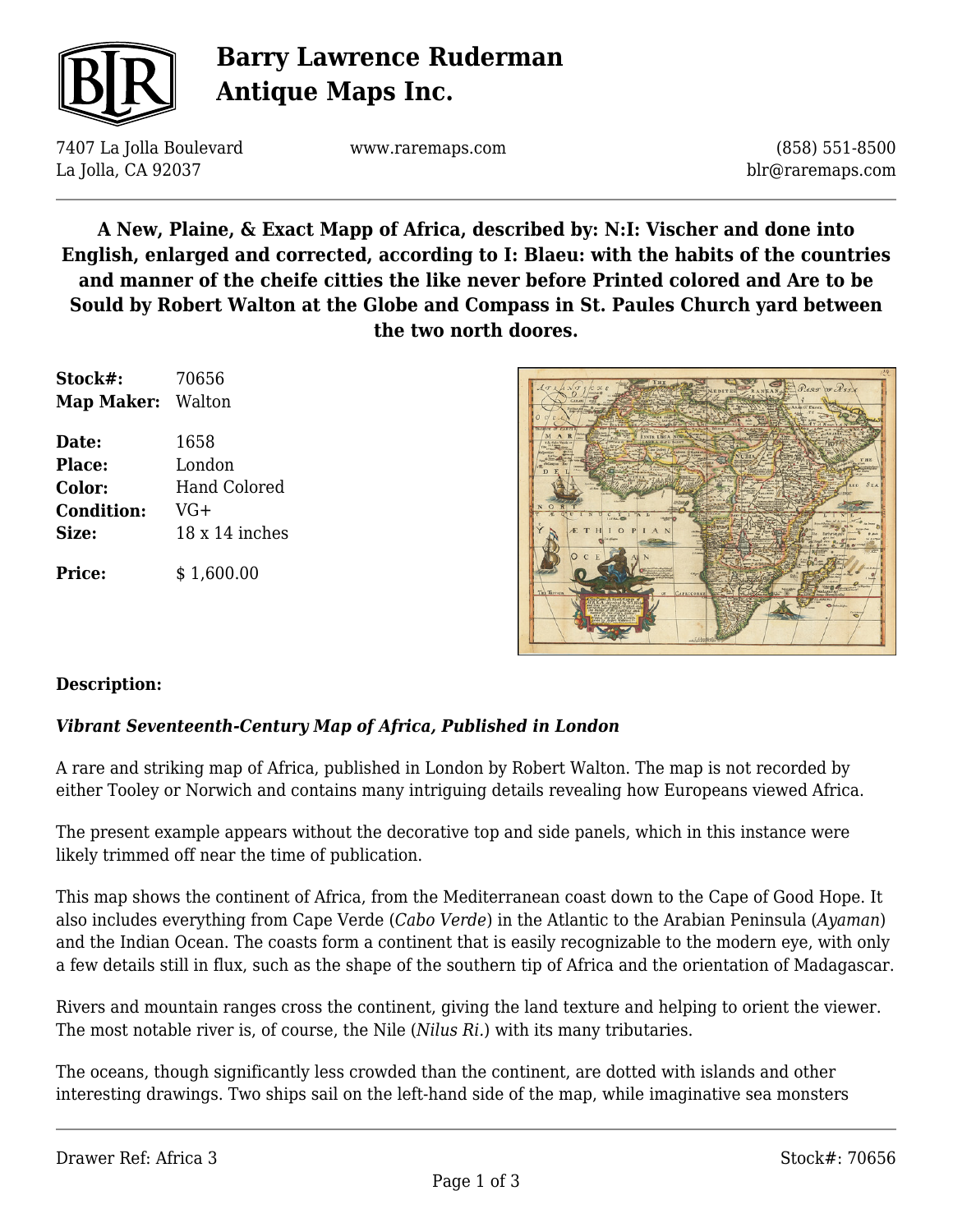

# **Barry Lawrence Ruderman Antique Maps Inc.**

7407 La Jolla Boulevard La Jolla, CA 92037

www.raremaps.com

(858) 551-8500 blr@raremaps.com

## **A New, Plaine, & Exact Mapp of Africa, described by: N:I: Vischer and done into English, enlarged and corrected, according to I: Blaeu: with the habits of the countries and manner of the cheife citties the like never before Printed colored and Are to be Sould by Robert Walton at the Globe and Compass in St. Paules Church yard between the two north doores.**

complete with tentacles, scales, and spikes can be found throughout the seas. On land, small drawings indicate the presence of elephants, camels, and lions, but none reach the size or detail of the sea creatures.

An elaborate cartouche can be found in the lower left corner, noting the map's title, sources, cartographer, and his place of work (*at the Globe and Compass in St. Paules Church yard between the two north doores*) with interesting specificity. The cartouche is adorned with flora and topped by a European's perception of an African woman, holding a bow and riding a crocodile.

Among the diligent labels can be found short descriptions of places or the people who live there. For example, in Nubia, one note says that, "*In these regions lived the Queene of Sheba in the time of Solomon*," and another note near the Nile river explains that its "*overflowing twise every yeare maketh the country very fruitful*." A lake placed in the center of sub-Saharan Africa (called both *Zair Lake* and *Zembre Lake*) has a note reading, "*where ye Tritons and Mermaids are said to be*."

These notes indicate that this map was not intended as a simple geographic reference. Instead, its use came in its in-depth description of place and the people who lived there.

This map is modelled on the geography of Nicolaeus Visscher's map of 1656 and the work of Joan Blaeu, with Walton's title crediting Visscher and Blaeu as direct influences. Though not cited, it is clear that the map also takes significant inspiration from John Speed and Hondius' 1625 depiction of the continent, down to the placement of the sea monsters. The dating of this map is slightly disputed, however, as the British Library example is assigned a date of 1673. A passage in the companion map of Asia strongly suggest that the map was published sometime between 1658 and 1660.

### **Europe and Africa in the Age of Exploration**

The first European country to make a significant connection to Africa was Portugal in the fifteenth century, when Portuguese traders landed on the Gold Coast of West Africa. The original intention of these traders was to reach Asia, where many explorers hoped to travel and bring back valuable spices and silks. When they landed at the Gold Coast, these traders were happy to find the land and people so rich in gold. Thus began the trade of raw materials for African gold, which prompted the Portuguese to name the area *Mina* (the mine). This name can be found on the map on the coast of Guinea.